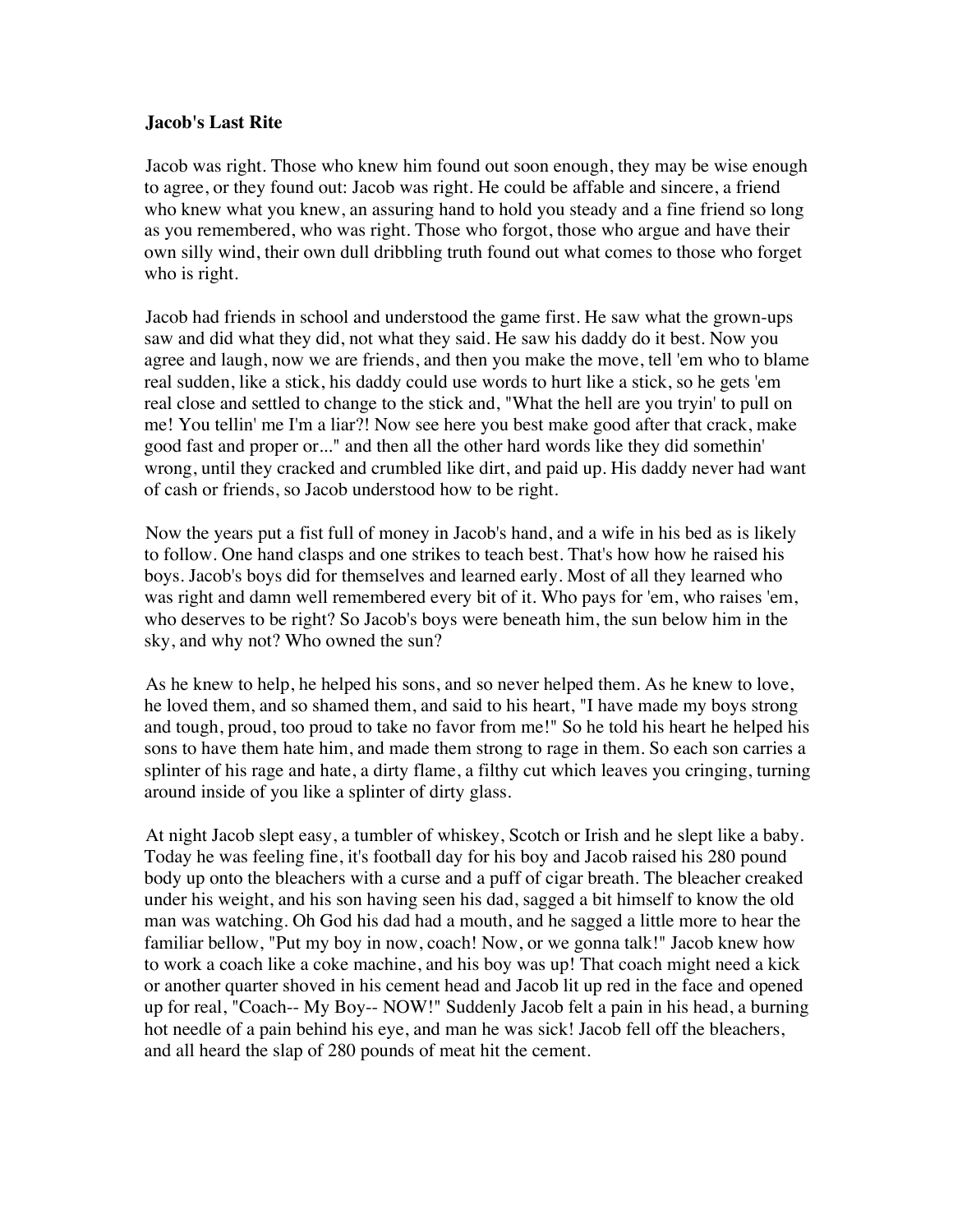Jacob awoke in the hospital and saw his boy there, and his wife. He looked at his son and he thought, "Look at that no good wiggling little nothing of a boy. Scared stiff of me even here layin' sick." He went to tell him, "Snap up and look at me!" but the words wouldn't come. Jacob could feel it, he knew he was dying.

The doctor came in and gave him a shot and off he went. He liked that doctor plenty. He smiled at his stupid kid, and his worn out wife, and knew he was dying but didn't care much. What did it matter? Now Jacob felt a long strange quiet come over him, settle into him like a stiff starch on a shirt, he froze up inside and felt it was happening, he was dying. The moment stretched to contain every corner of his being, like a cloud curling up around him time grew and slowed, spilling itself almost back into the glass, and so slowly, he remembered who he was, and where he was, and the moment was beyond time, curling around him forever, but not, and the pain came to his chest and he was gone.

Jacob was shocked, kind of sick and relieved all at once, but mostly surprised to wake up again, see his son and wife again, and then he understood: when the body stops, really stops, we are not conscious, we stop, not black or white but zero. Heaven and hell are but a myth for kids, only the last moment, the longest moment, welcomes us before we die. The door at the end of life leads nowhere, it is the silence in the doorway which is our reward.

Jacob felt it again, the stiff arms of pain squeezed his chest, and stiffened his body one last time and again the moment stretched before him and curled around his life as an endless cloud spilling back into time before oblivion, the last moment where time is a cat taking one last lick of the mouse, now so docile and sweet, before consuming it. As Jacob felt time stretch out and languish before him, and within him, he sighed to his heart that he was right, and lived well. Time heard his thoughts and welcomed him into its last timeless moment, the longest moment. Slowly Jacob began to see a strange shadow open up in the floor of the mist and his father rose from it. A terrible stink of hate and leather, shit and heat, shamed and fouled his soul. He could not breathe. He could not weep. Now his friends who he had suffered and made suffer were suspended before him as hollow sacks of skin he had gutted, they could not breathe. They too, could not weep. Now his boys who he had made "proud," but had not made proud; they were broken and sick as he had wanted them, too weak to rise above him, "No son should rise above me!" he thought, and now knew he was right. Hell may be but a moment, but it is a moment where you know it is you alone who has extinguished the sun. So Jacob knew himself in the longest last moment and passed from life, and so passed from hell.

His boy sighed in deep relief to know his dad was dead. "He sure looks peaceful Mom, I guess even the Devil wouldn't have him." She answered, "If He did put up with him, I'll bet it wasn't for long."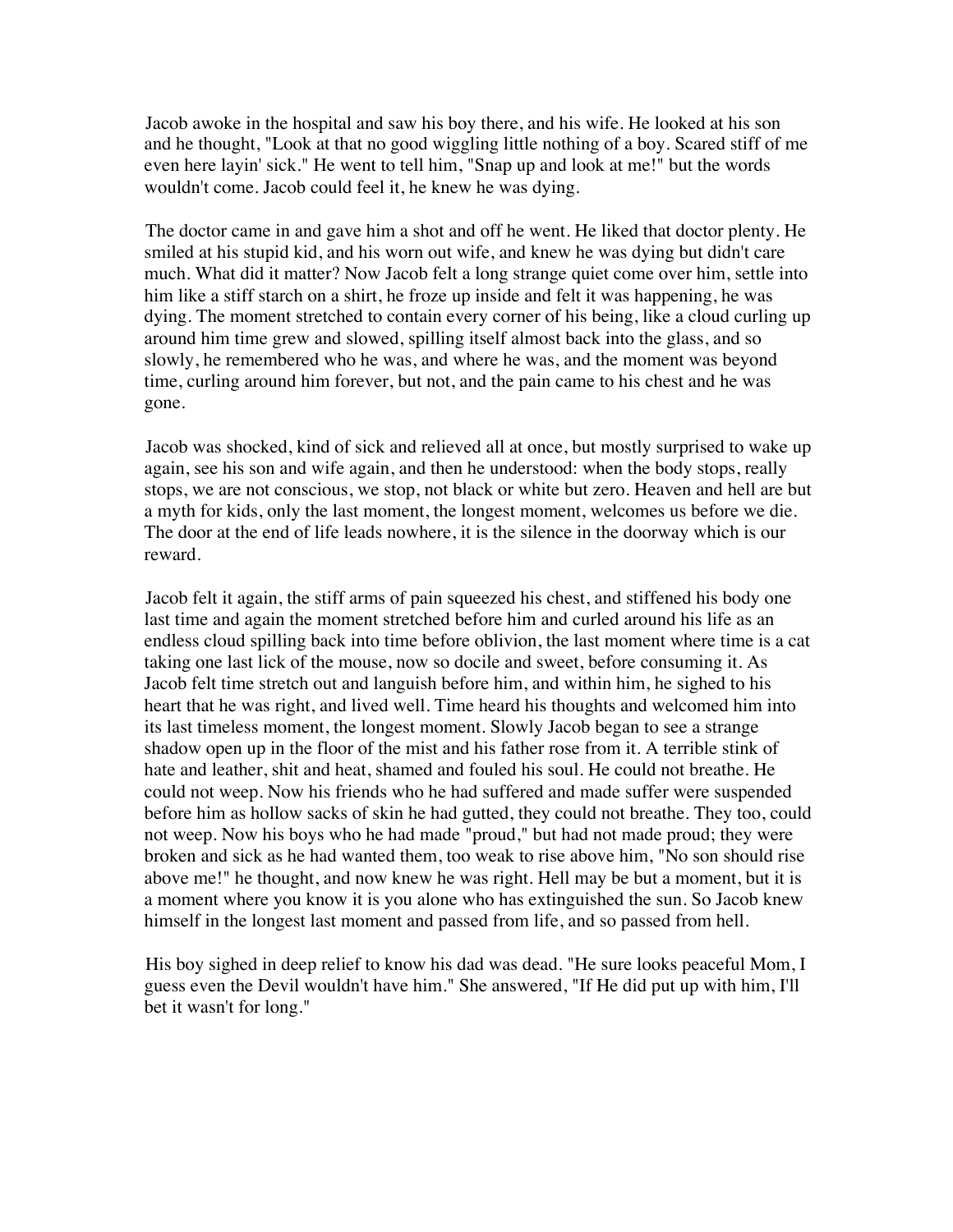## **The Last Moment**

All who know the seasons fall The days of amber grain and flax The autumn sun, the winter day Crisply snaps the winter branch. The Spring of youth, so turning searching, Worming stretching to a time Found spring and strength, summer's season Fall before our watered eyes. Now the candle, now the taper Burning bronze and gold before Some who leave, gone before us Leaves so tender time has shorn. What is after southern knowing Northern shores and poles of ice? This world conceals but a shadow telling Us of never seen delights And pleasures hidden in heavens lifted, High above the riddle here? Is there Hell, or Heaven better, What lies behind the final door?

I asked an angel sick and knowing Asked him twice and he replied "Repose is but another knowing" And so I've learned that he has lied. As sickness claims the mind and spirit Stopping now the balanced world, Halting all unfurled and swirled Never known and never knowing Ceaseless ceasing stopped and sure. All not black but gone and nothing Greets us from no foreign shore Or bank or ferry or Eden lying Never but a fairies' farce, For children and the ever glowing Whom in lies, does joy impart.

What is sure, and I have seen it No spirit or no world is next But our final moment stretches, ever never glowing,